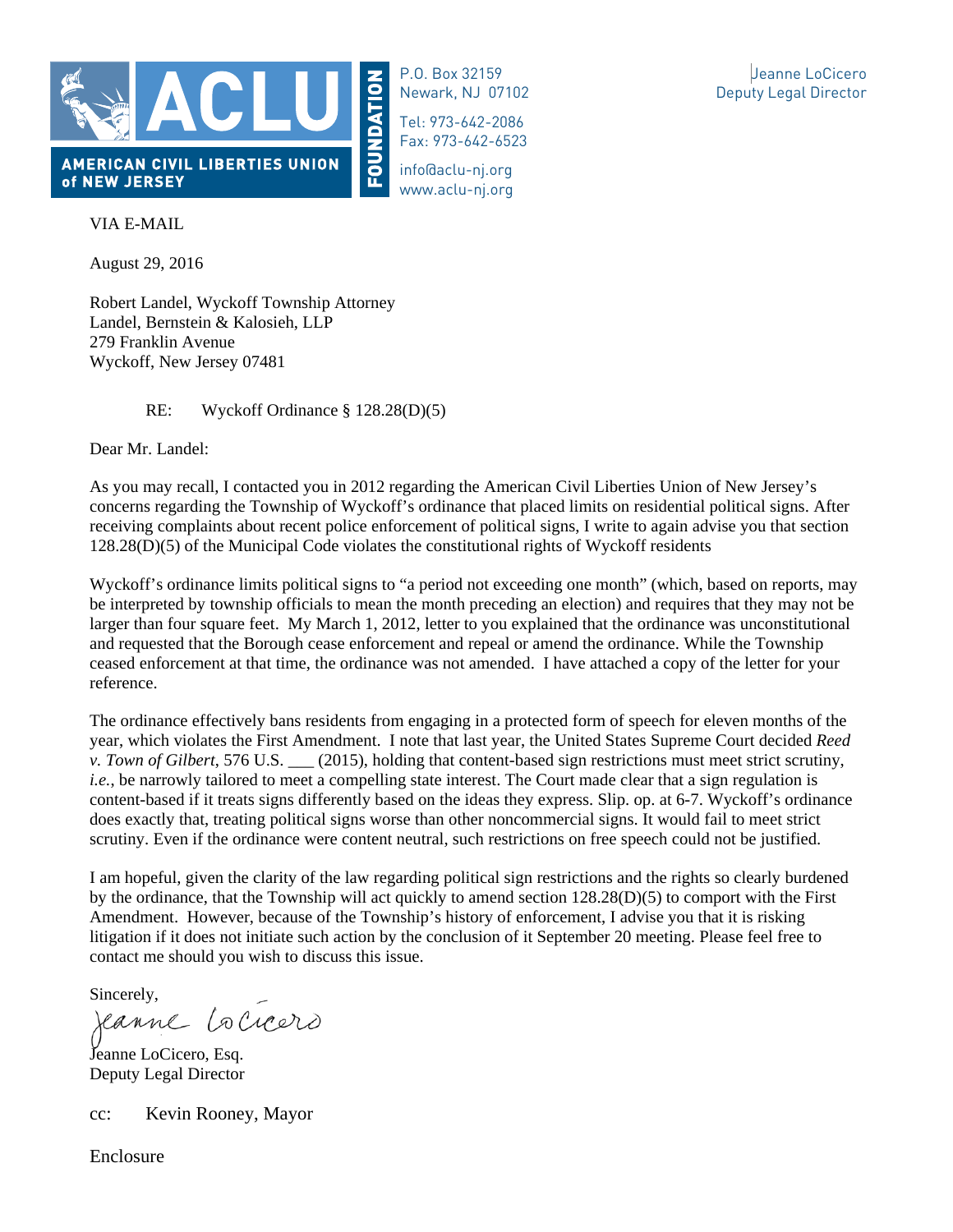

## **American Civil Liberties Union** of New Jersey

P.O. Box 32159 VIA FACSIMILE (201) 891-7420 Newark, NJ 07102 & U.S. MAIL 973-642-2086 973-642-6523 (fax) March 1, 2012

info@aclu-nj.org Robert Landel, Wyckoff Township Attorney www.aclu-nj.org Landel, Bernstein & Kalosieh, LLP 279 Franklin Avenue Wyckoff, New Jersey 07481

> RE: Wykoff Sign Ordinance

Dear Mr. Landel:

It was a pleasure to speak with you this afternoon. As we discussed, the American Civil Liberties Union of New Jersey (ACLU-NJ) has concerns regarding Wyckoff Township's sign ordinance that purports to ban political signs from private property after a permitted As I explained, durational limits on political signs are period of thirty days. unconstitutional and should not be enforced.

As you may know, the ACLU-NJ has engaged in successful efforts against similar sign ordinances, including lawsuits filed in 2008 against the Borough of Hawthorne and in 2001 against the Borough of Franklin Lakes, as well as advocacy efforts in other parts of the state.

The United States Supreme Court has held that political window and yard signs play an important and unique role in American democracy. City of Ladue v. Gilleo, 512 U.S. 43, 48 (1994) ("Displaying a sign from one's own residence often carries a message quite distinct from placing the same sign someplace else, or conveying the same text or picture by other means. Precisely because of their location, such signs provide information about the identity of the "speaker." Id. at 56). See also State v. Miller, 83 N.J. 402, 412 (1980), citing Thomas v. Collins, 323 U.S. 516, 530 (1945) (where political speech is involved, our tradition insists that government "allow the widest room for discussion, the narrowest range for its restriction").

Courts throughout the country, including in New Jersey, have consistently struck down ordinances that placed durational limits on political signs displayed on private property. See, e.g., Boehm v. Borough of Franklin Lakes, 2001 WL 1704817 (D.N.J.) (Hayden, J.) (ordinance limiting display of political signs to no more than two weeks prior and two days after an election); Whitton v. City of Gladstone, 54 F.3d 1400, 1403-04 (8th Cir. 1995) (ordinance limiting display of political signs to no more than 30 days before an election and